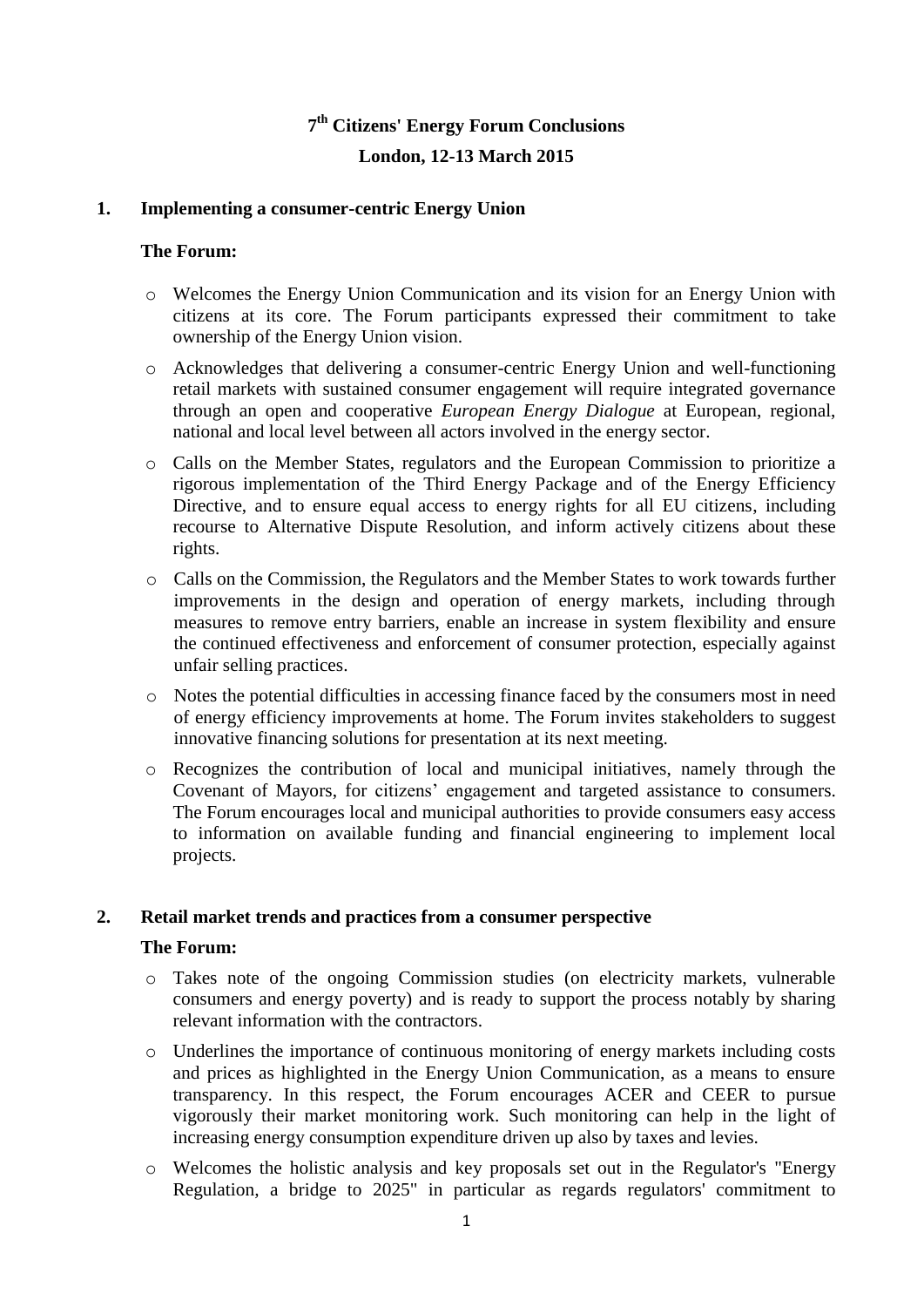establishing common criteria for a well- functioning retail market and to develop a Roadmap aimed at competitive, reliable and innovative retail markets.

# **3. Establishing the appropriate framework for consumer engagement and protection The Forum:**

- o Stresses that consumers should have effective choice of truly competitive and transparent offers and innovative services with real added value for consumers. The terms and conditions of these services and products should be clear and reader-friendly.
- o Calls on the Commission to establish a structured and transparent cooperation process between energy regulators and consumer authorities possibly via the Consumer Protection Cooperation network.
- o Invites consumer bodies and regulators to continue their joint efforts to strengthen the consumer awareness and voice in the energy regulatory process as recommended for example in CEER's advice on how to involve and engage consumer organisations in this process and advice on customer information on sources of electricity.
- o Encourages Member States and market participants to implement regulators' quality standards for customer-related distribution services, such as connection, disconnection and maintenance.
- o Recommends that consumers' active participation translates into tangible benefits for them, adequate and proportionate rewards and transparent procedures for switching, provision of demand side flexibility and self-generation are essential elements. Provisions should be in place for those consumers who are not able to participate in smart energy market.
- o Recommends that new and traditional market actors and sales channels be subject to adequate regulatory oversight especially in terms of transparency in order to ensure consumer trust. Similarly the distributional impacts on consumers must be considered.
- o Welcomes the interim report on "Consumers as energy market actors" and looks forward to the finalisation of the report which should be presented at the next Forum. In finalising the report must consider ways to enable consumers to get involved in retail markets that are more competitive, transparent, fair and efficient; and assess the implementation and enforcement of consumer rights in the energy sector at present and with a view to the future.
- o Invites the Commission to reconvene the Vulnerable Consumer Working Group to discuss the results of the vulnerability studies and explore the potential for common approaches across the EU to vulnerability and energy poverty definitions and policies. The Working Group's outcomes should be reported to the Forum.

### **4. Next steps to develop retail markets**

### **The Forum:**

- o Reminds that consumers need a competitive market to be able to get the best offer. Retail competition both within a Member State and ultimately across borders is important in this regard.
- o Calls on Member States to remove regulatory and administrative barriers including unequal treatment of market actors that restricts competition and consumer choice as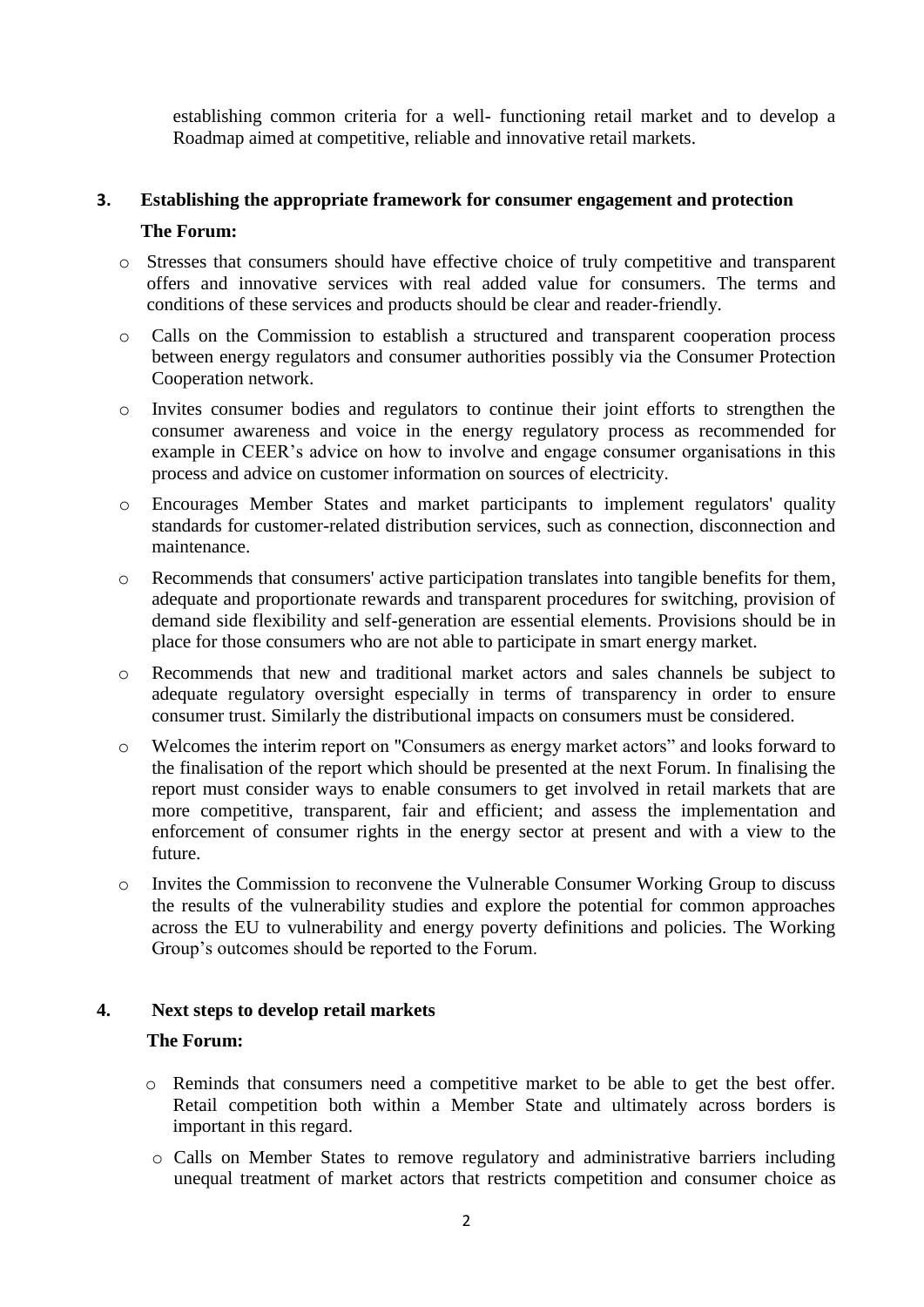well as difficult and time consuming licensing procedures and lack of access to market information.

- o Calls on Member States to remove regulated prices, particularly where they are below cost, and in parallel to put in place a coherent framework for protecting vulnerable consumers in a targeted manner.
- o Recalls that obtaining full benefits from smart metering systems require consumeroriented functionalities in line with the Commission's recommendation, as well as full attention to interoperability, namely between the energy and telecom elements, and use of open standards and automated solutions.
- o Recognising that the Commission benchmarking report of June 2014 shows that only 50 % of the wide-scale roll-outs in Member States follow all the recommended functionalities, the Forum invites the Commission to further assess the use of functionalities and the degree of interoperability in national roll-out plans and to report at the next Forum.
- o Full benefit for consumers will require Data Management aimed at promoting efficient and safe data exchange, better retail market functioning and effective consumer protection. NRAs should follow CEER's guiding principles on consumer data management in their regulatory activities and report to the Forum on their use.
- o Privacy and data security are essential to achieve customer trust. In order to guarantee protection of personal data the Commission recommended in October 2014 ex-ante impact assessment for all projects involving the processing of personal data<sup>1</sup>. A 2-year test phase is under way and should be used by the industry. Member States' authorities should support the industry in participating in the testing and in preparing the implementation of Data Protection Impact Assessment in the energy sector.
- o Acknowledges Demand Side Flexibility as one of the building blocks of future wholesale and retail markets and underlines the need for further investigation of the challenges for consumer engagement..
- o Highlighting the recommendations of the European Commission's Task Force Smart Grids for the deployment of flexibility the Forum calls on Commission, Member States, NRAs and stakeholders to develop the recommended actions.
- o Welcomes the initiatives of the Commission and CEER to facilitate further cooperation between DSOs and TSOs. It should cover especially data exchange, developing of demand response and flexibility of and roles/responsibilities of DSOs/TSOs to avoid double efforts. In this regard, the Forum invites the Commission and CEER to report to the next Forum on the state of play of its respective work.

## **5. Managing energy costs through smart consumption and self-generation – at home or in community power initiatives**

## **The Forum:**

 $\overline{\phantom{a}}$ 

o Highlights that well-designed schemes for self-production and self-consumption of renewable energy can bring consumer empowerment, deferred or avoided distribution

<sup>&</sup>lt;sup>1</sup> Commission Recommendation 2014/724/EU on the Data Protection Impact Assessment (DPIA) Template.